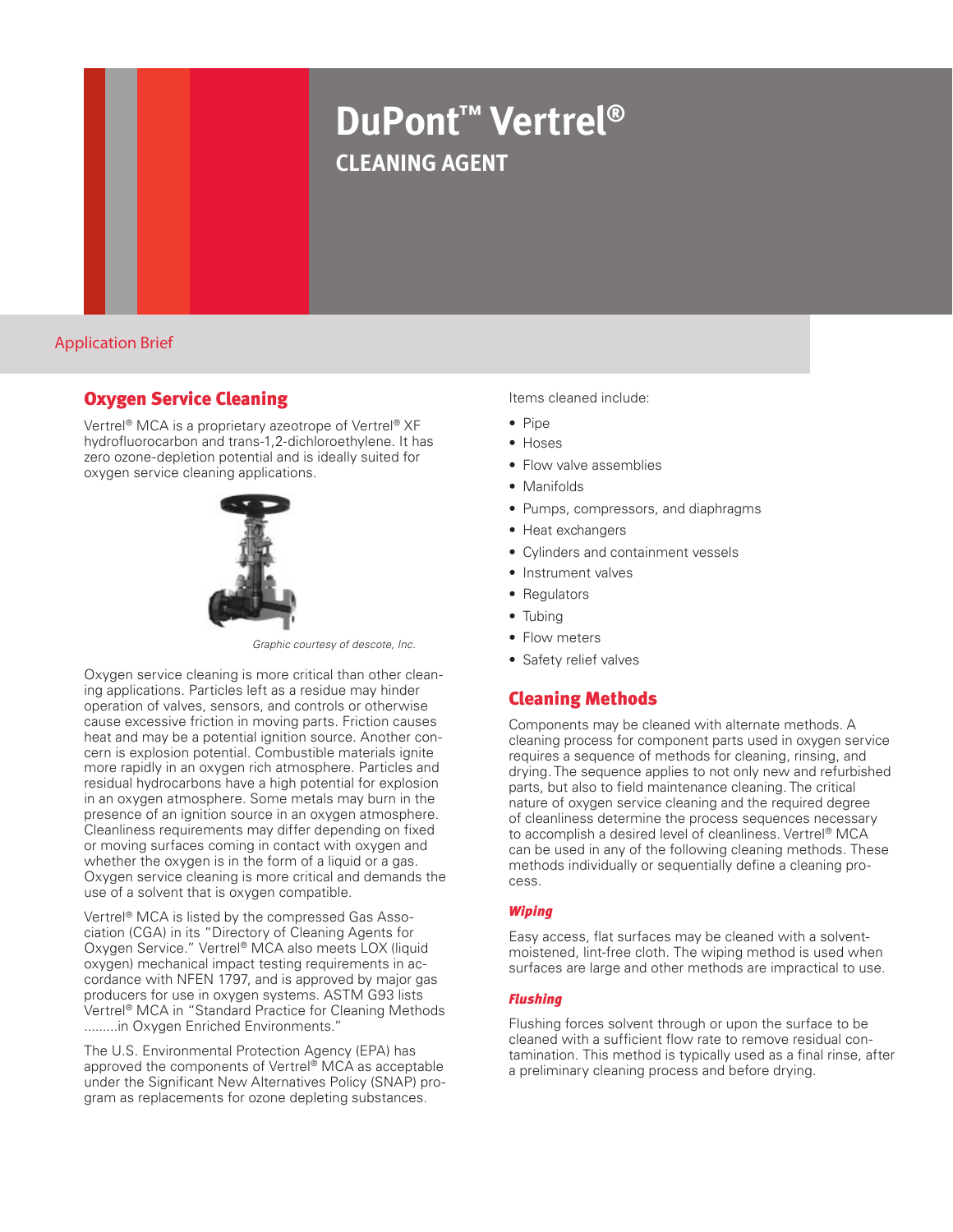#### *Immersion*

In this method, components are submerged in solvent for a specified time to dissolve and lift surface contaminants. Solvent agitation and ultrasonic energy are often used to dislodge particles and break up difficult-to-remove soils.

Spraying in glove box environments is also used. This method is often used for a first pass, preliminary cleaning process.

#### *Vapor Degreasing*

This method uses the vapors of heated solvent to remove contaminants from intricate, irregular, and hard-to-access locations. Spraying with vapor condensation is also used to further remove contaminants from surfaces. In a typical twosump degreaser, components are rinsed in pure solvent condensate with ultrasonic energy to remove fine particulate. As the parts equilibrate to the temperature of the solvent vapor, condensation ceases and the parts are clean, dry, and safe to handle. This method typically combines all steps necessary for cleaning, rinsing, and drying.

## Typical Material Surfaces

- Stainless steel Copper
- Low carbon steel Threaded pipe
- **Seals**
- • Gaskets

# Soils and Contaminants

- Particulate matter Hydrocarbon oils
	- Handling soils • Water contaminants
- Lubricants
- Krytox®
- Major Advantages of Vertrel® MCA
- • Liquid oxygen compatible
- Low residue
- • Excellent solvent penetration
- Fast and thorough drying
- Approved by major gas producers and OEMs
- Listed by the CGA in its "Directory of Cleaning Agent for Oxygen Service"
- Listed in ASTM G93, "Standards Practice for Cleaning Methods......in Oxygen Enrich Environments"
- • U.S. EPA SNAP Approved
- Solvent can be recycled
- • Chemically stable
- Environmentally preferred
- Low in toxicity

# Disadvantage of Other Cleaning Systems

- Aqueous wash
	- Poor grease cleaning strength
	- Long soak times
	- Poor surface penetration
	- Long drying time
	- Large potential for rust
	- High energy consumption
	- Difficult to use for field maintenance
	- Long cleaning cycles
	- Labor intensive and costly
	- Isopropyl alcohol
	- Flammable
	- Requires extensive venting
	- High disposal costs
	- Photochemically reactive
- **Trichlorethylene** 
	- Hazardous composition
	- Extensive venting required
	- Banned in some states due to high photochemical reactivity
	- High disposal costs